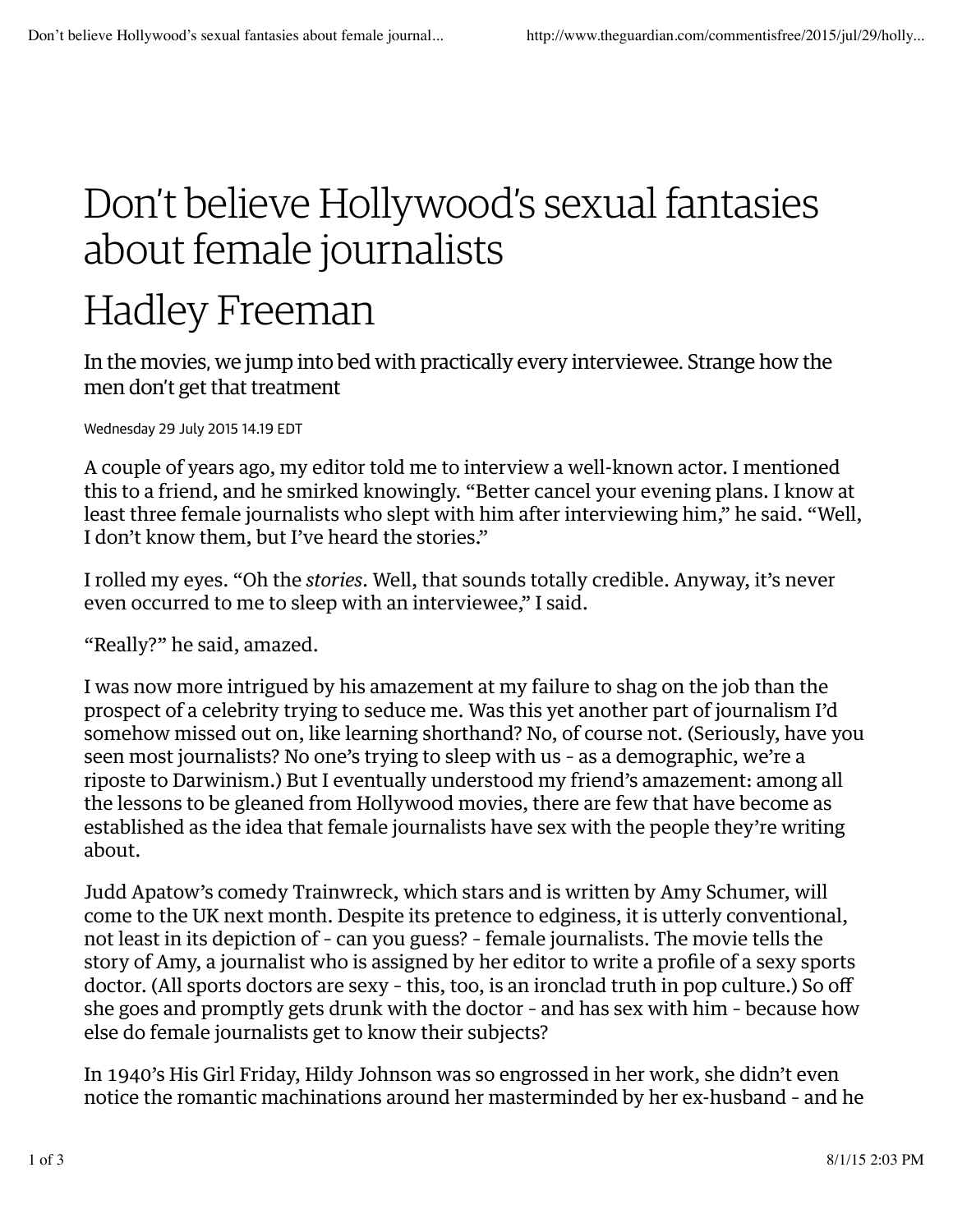was played by Cary Grant, for heaven's sake. Now, the idea that female journalists work by spreading their legs has become so established, it is damn near a trope.

Whereas male journalists in movies work by using their malicious minds (Kirk Douglas in Ace in the Hole, Jake Gyllenhaal in Nightcrawler) or unimpeachable morality (Robert Redford and Dustin Hoffman in All the President's Men, George Clooney and David Strathairn in Good Night and Good Luck), their female counterparts use a part of their anatomy that has nothing to do with their brain. Sometimes they do it to get a story, sometimes it just happens because, well, that's what it's like being a female journalist: you go to the office and, next thing you know, your knickers are around your ankles.

Just off the top of my head, here is a selection of fictional female journalists who sleep their way through their jobs: Chelsea (Rosario Dawson) has sex in a club bathroom with the celebrity actor (Chris Rock) she's profiling in Top Five; in Crazy Heart, Jean (Maggie Gyllenhaal) rescues an alcoholic country singer (Jeff Bridges) she's interviewing through the redemptive power of her magical vagina (an essential tool for female journalists, along with serious spectacles and an ugly jacket); in Three Kings, Cathy (Judy Greer) trades sex for stories with Clooney – which, to be fair, is an experience all female journalists have had; in the excellent Nightcrawler, TV news editor Nina (Rene Russo) sleeps with a creepy journalist (Jake Gyllenhaal) in order to maintain his loyalty; Veronica Corningstone (Christina Applegate) swiftly ends up in bed with Ron Burgundy (Will Ferrell) in Anchorman; Susan Orlean (Meryl Streep) ends up having sex with, if memory serves, just about everyone in Adaptation, which must have come as a surprise to the real-life Orlean, a respected journalist; poor TV producer Jane (Holly Hunter) tries her best to sleep with airheaded anchor Tom (William Hurt) in Broadcast News, but life keeps thwarting them. Even Lois Lane fell for Superman, after all.

Then there are the female journalists who are specifically assigned to manipulate or sleep with men, in such films as How To Lose a Guy in 10 Days and the TV adaptation of Sex and the City, in which Carrie Bradshaw's entire beat is her bedroom, even though that was certainly not the case in the original columns by Candace Bushnell.

Occasionally, the depiction of the women journalists in movies is tied to their source material, which proves just how deep-rooted this cliche is, beloved beyond Hollywood studios. In Thank You for Smoking, Washington journalist Heather (Katie Holmes) maliciously seduces the poor tobacco lobbyist for the sake of a story. Bridget Jones's only news scoop comes thanks to help from Mark Darcy, who she ends up snogging on a street corner. In the utterly tedious The Devil Wears Prada, fashion journalist Andy (Anne Hathaway) ends up in bed with a photographer during fashion week, even though I can speak from personal experience that fashion week is so sexless it is essentially a nunnery with more expensive clothes.

And of course, there's House of Cards, both UK and US versions, in which a young female journalist engages in kinky sex with a creepy politician for a story. Presumably Lord Sewel had been watching House of Cards a little too keenly when he was caught this